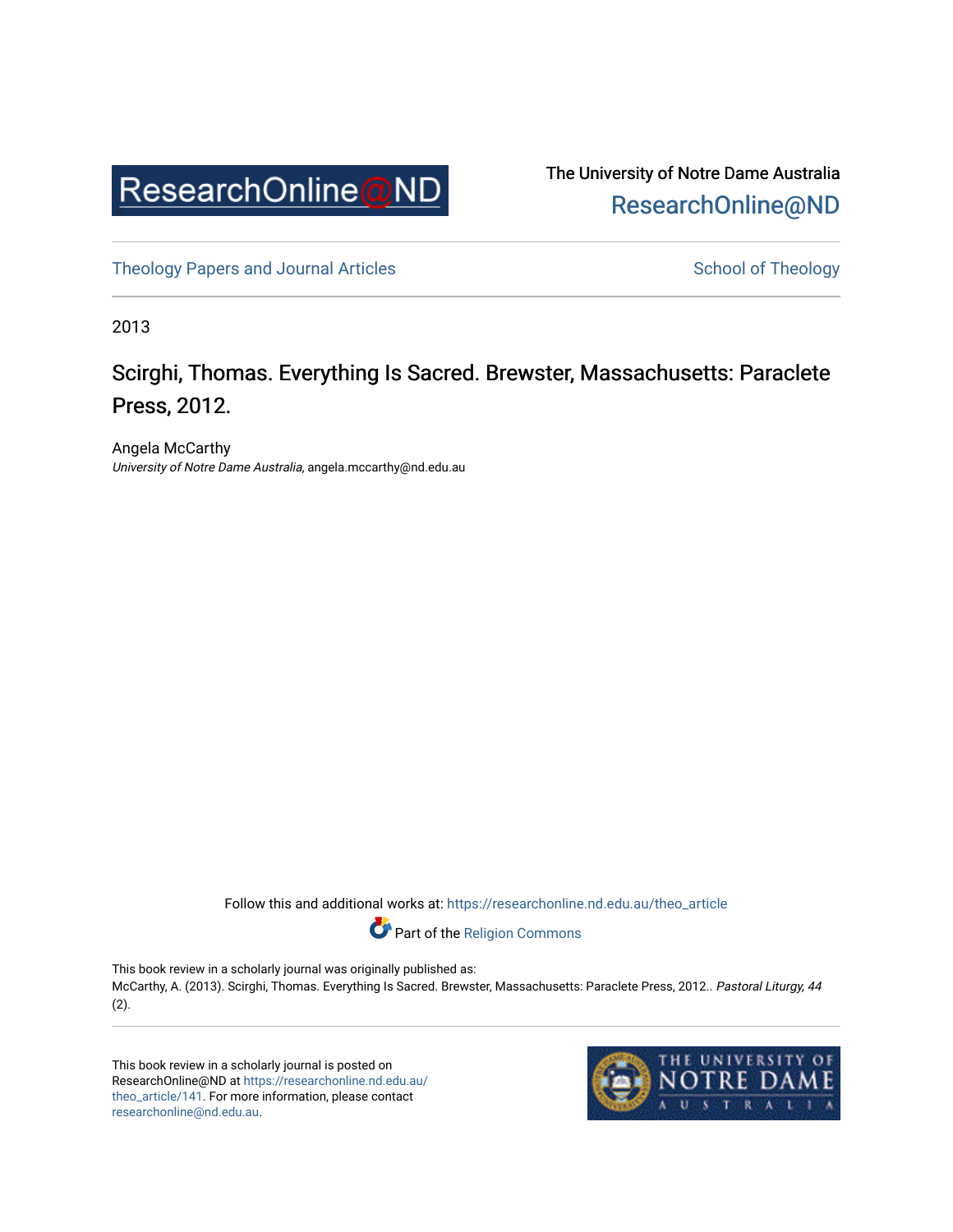## Book Review Pastoral Liturgy Vol 44, 2

## **Scirghi, Thomas.** *Everything Is Sacred***. Brewster, Massachusetts: Paraclete Press, 2012.**

Fr Tom Scirghi SJ, from Fordham University, recently visited Australia and taught a sacramental theology class in Semester 1, 2013, at the Fremantle campus of the University of Notre Dame. That was a wonderful experience for all concerned; not just for those in his class, but for all those who delighted in his liturgical leadership, his informative and entertaining public lectures, and those of us who were his colleagues for a semester. In his book, *Everything Is Sacred,* you can easily hear his natural voice in the examples, stories and delight in the mystery of the sacraments. His purpose is to tell the story of Christianity through the perspective of Baptism.

In recent decades it has become evident that people's knowledge of the sacraments has diminished to a poor level and this is particularly evident when people seek the sacraments but really do not know what they are doing. Those who are engaged in sacramental preparation and funeral preparation will be very aware of this situation. Our catechetical practices have changed and there is now a serious situation that pastoral workers and clergy face in parish life. Scirghi has produced a very readable book that will be very useful to all those who are concerned with this aspect of parish liturgical activity.

The book title reflects the way in which Scirghi anchors a world view through the sacramental principle of seeing the whole of creation and the whole of life as being part of the presence of God. With that rediscovered principle in mind, we learn something of the Creator through creation. In Chapter 1 Scirghi further explores this sacramental principle by looking at God as the artist of all creation, at the world of symbols and how they communicate God's work, the transformative nature of the sacraments, and then at how we can see the work of God even in the darkness of the world. The anchor point for all of this is Baptism.

Chapter 2, "Baptism forms character", Scirghi looks at the origins of the term "sacrament" and draws it from the early Christian experience. Matthew's gospel ends with the command to baptise but the early community had to find how to put it in to practice, how to initiate new members. Once again, his focus on the experience of the community makes this information very accessible. The explanation of the symbolic nature of the rituals will bring a freshness to the experience and catechesis in parish preparation of sacraments as this background is relevant to all the sacraments.

Chapter 3 begins with reference to Scripture. This is an important way to begin because material provided for catechesis that is only founded in doctrine, can miss this important foundational part of the story. When we examine the Scriptural foundations for the sacrament of Baptism it can challenge some of the accretions that have stuck it. What Jesus experienced from John the Baptist was a Jewish tradition that called people to repent and turn around to living a good life again. For the early Christian community, this became the way to turn to becoming a follower of Jesus of Nazareth. The ritual Jewish washings that we hear about in the Old Testament become the ritual practice of Baptism. Likewise, anointing was not invented by the early Christian community. It too is an ancient ritual practice used by the Jewish people and many other cultures in ancient times. Scirghi's careful explanation of the ancient source of the Baptismal ritual can provide a rich catechetical moment in pastoral